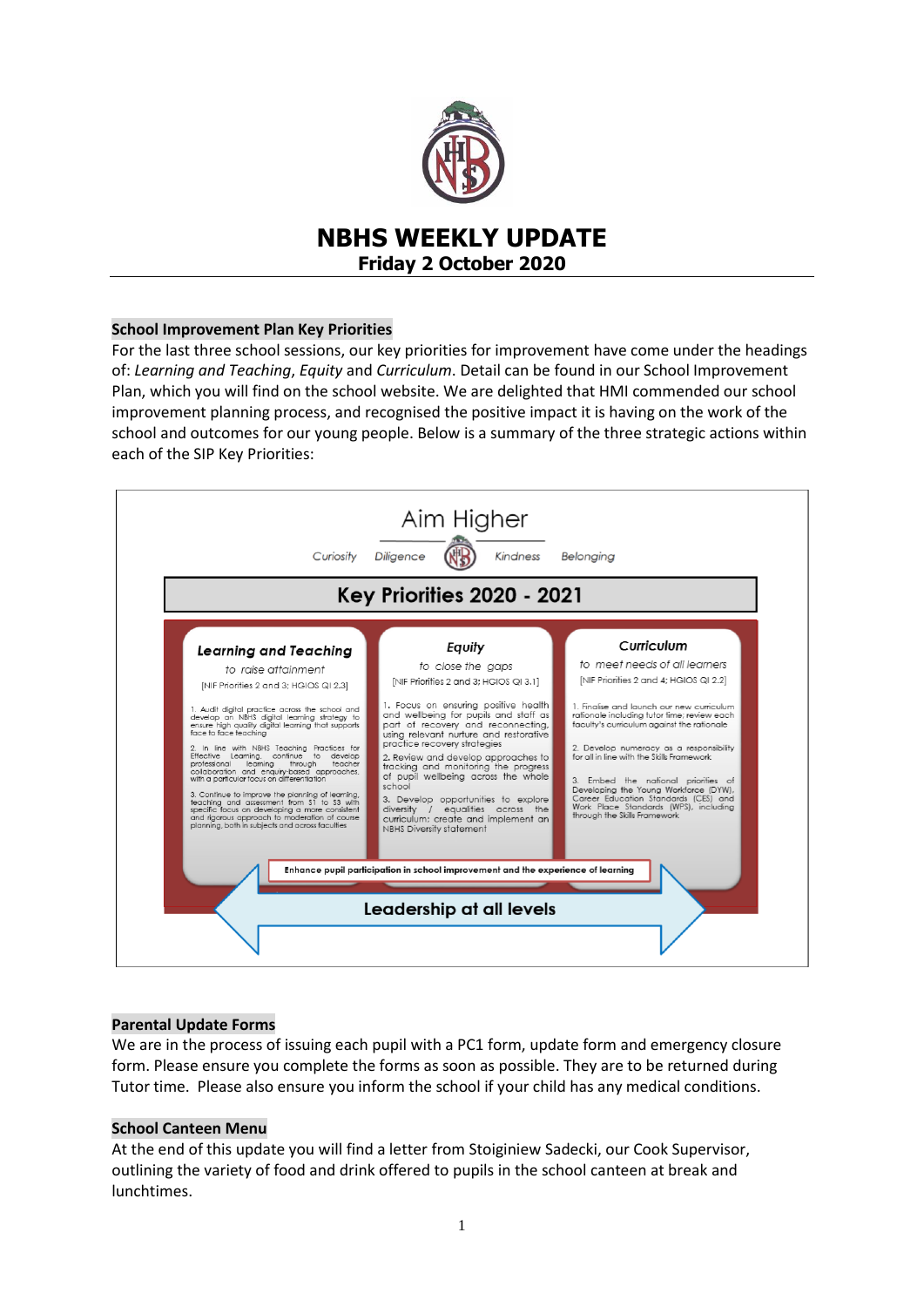# **Parent Council Meeting**

Following the recent AGM, the first full meeting of the Parent Council this session takes place on Tuesday 6 October at 7.00 pm. All parents and carers are very welcome to attend. If you would like to join us, just email the communications inbox and we will ensure that you are sent an invitation to the meeting. It will be held via Google Meet.

## **Face Coverings**

Since Monday 31 August, the wearing of face coverings in school corridors and confined communal areas, where physical distancing is particularly difficult to maintain, has been compulsory in schools. Exceptions are under-12s and those young people who have an exemption for health reasons. In the first few weeks, the majority of our young people were complying with the Scottish Government guidance. However, an increasing number of pupils are arriving at school without a face covering and these then need to be issued from the small stock held by the school for emergencies. The cost of each of these masks is 35p and we are issuing approximately 100 per day; for one week, the cost to the school is therefore almost £200.

In addition to the environmental impact of the use of disposable face coverings, money spent on these obviously reduces the amount available to spend on other resources. For example, here are just some of the items that we could purchase for that weekly cost of £200:

- a class set of headphones, with mics, for business education;
- 15 BGE textbooks for modern studies;
- 2 portable keyboards that could be lent out to music pupils who don't have an instrument at home;
- a class set of the novel *Of Mice and Men* for English;
- a yearly subscription to Linguascope for online learning in modern languages;
- a breast cancer and testicular cancer awareness demonstration kit for use in PSE classes.

We understand that all members of our school community may occasionally forget to bring their face covering with them to school and we hold an emergency stock of masks for such occasions; however, we all need to make it a habit to carry our own face covering with us at all times. This is a plea to all parents and carers: **please ensure that your child has a face covering for use in school and remind them that they have a personal responsibility to wear it in school corridors and other confined communal areas**, as outlined in the Scottish Government guidance. Many thanks.

### **IMPORTANT UPDATE ON SCHOOL COMMUNICATIONS - New Attendance Mailbox**

We have now set up a new email address for all attendance matters. This should make it easier for parents and carers as there is no longer any need to phone the school – just send us an email to the Attendance address with the detail of absence, appointments etc. We recommend that you add this email address to your contacts so that it is quick and easy for you to access.

[attendance@northberwickhigh.elcschool.org.uk](mailto:attendance@northberwickhigh.elcschool.org.uk)

### **NBHS Communications**

Just a reminder that if you wish to contact school you can email us at the address below, or contact your child's guidance teacher directly.

[communications@northberwickhigh.elcschool.org.uk](mailto:communications@northberwickhigh.elcschool.org.uk)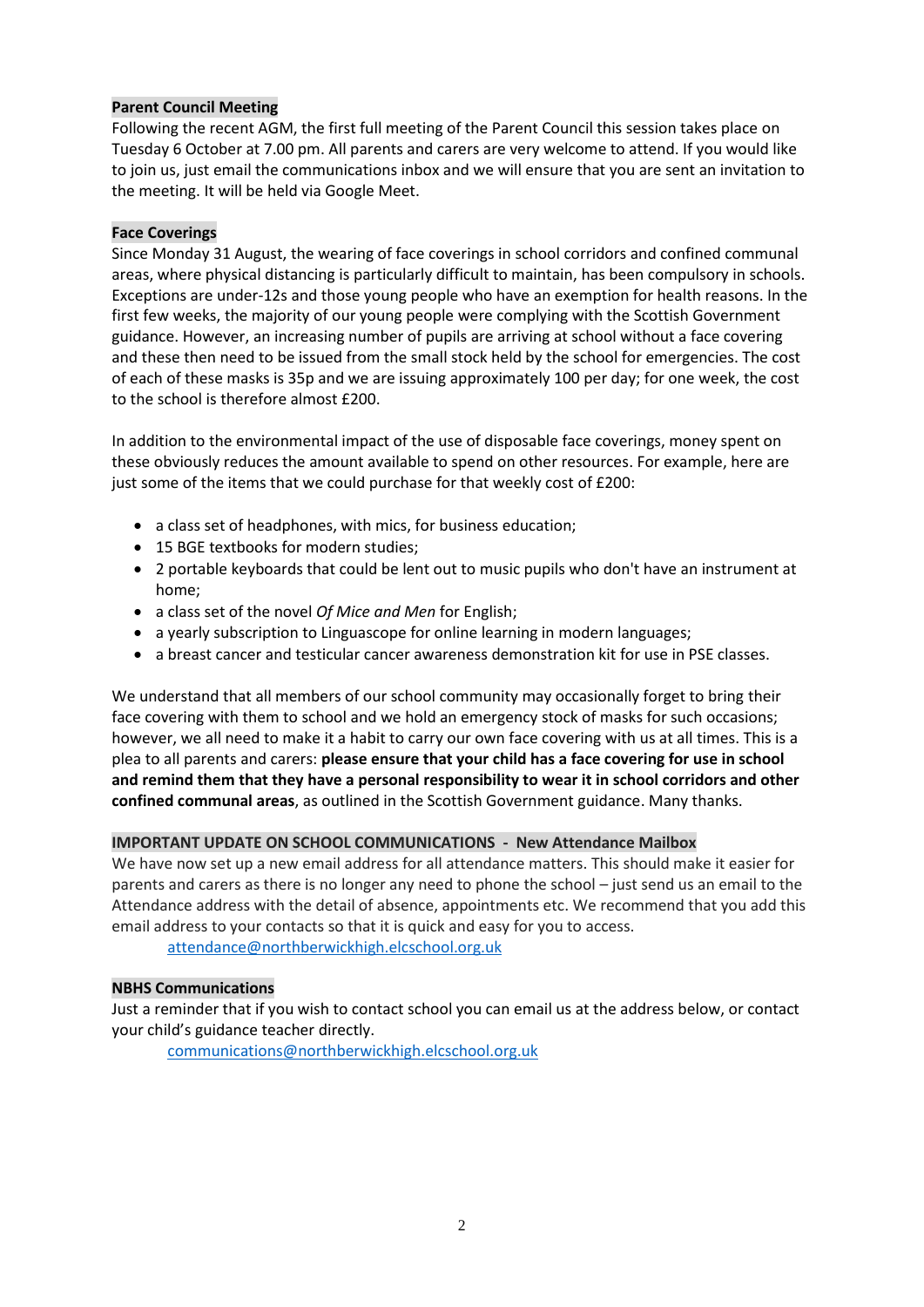Dear Parents and Carers

I would like to let you know some of the snacks and meals that we offer in our canteen and assure you that your children are getting what they need every day in the canteen.

Our daily morning break menu is always the same:

- Pizzinni
- Morning Rolls (sausage, bacon, haggis, black pudding, doublers)
- Chicken Burgers
- Paninis with filling
- Sandwiches selection
- Yoghurt
- Fruit

Lunches look a bit different because we need to use our take away containers and the menu is set up weekly. This is what we offer right now for the pupils:

- Fish and chips
- Pasta King (Tomato Mascarpone sauce) Vegetarian
- Pesto Pasta Vegetarian
- Pasta and Tomato sauce Vegetarian
- Chicken Burger
- Beef Burgers
- Hot Dogs
- Sausage Mash and Gravy
- Sausage rolls
- Bagels with filling
- Beef Chilli and Rice
- Pizza Vegetarian
- **•** Pizzinni Vegetarian
- Macaroni Vegetarian
- Quorn Dippers and potato wedges vegetarian
- All Soups are Vegetarian
- Veggieballs with tomato sauce and spaghetti Vegetarian

Every week we are trying to improve our menu so, as of next week, we will be introducing salad boxes freshly made every day:

- Bombay potato
- Potato salad
- Coleslaw
- **•** Beef Teriyaki Noodles
- Veggie sticks with hummus and oat cakes
- Pasta salads
- Mixed salad

In addition, we bake fresh everyday a selection from:

- Chocolate cookies
- Oat Biscuits
- Vanilla cookies
- Carrot Cake